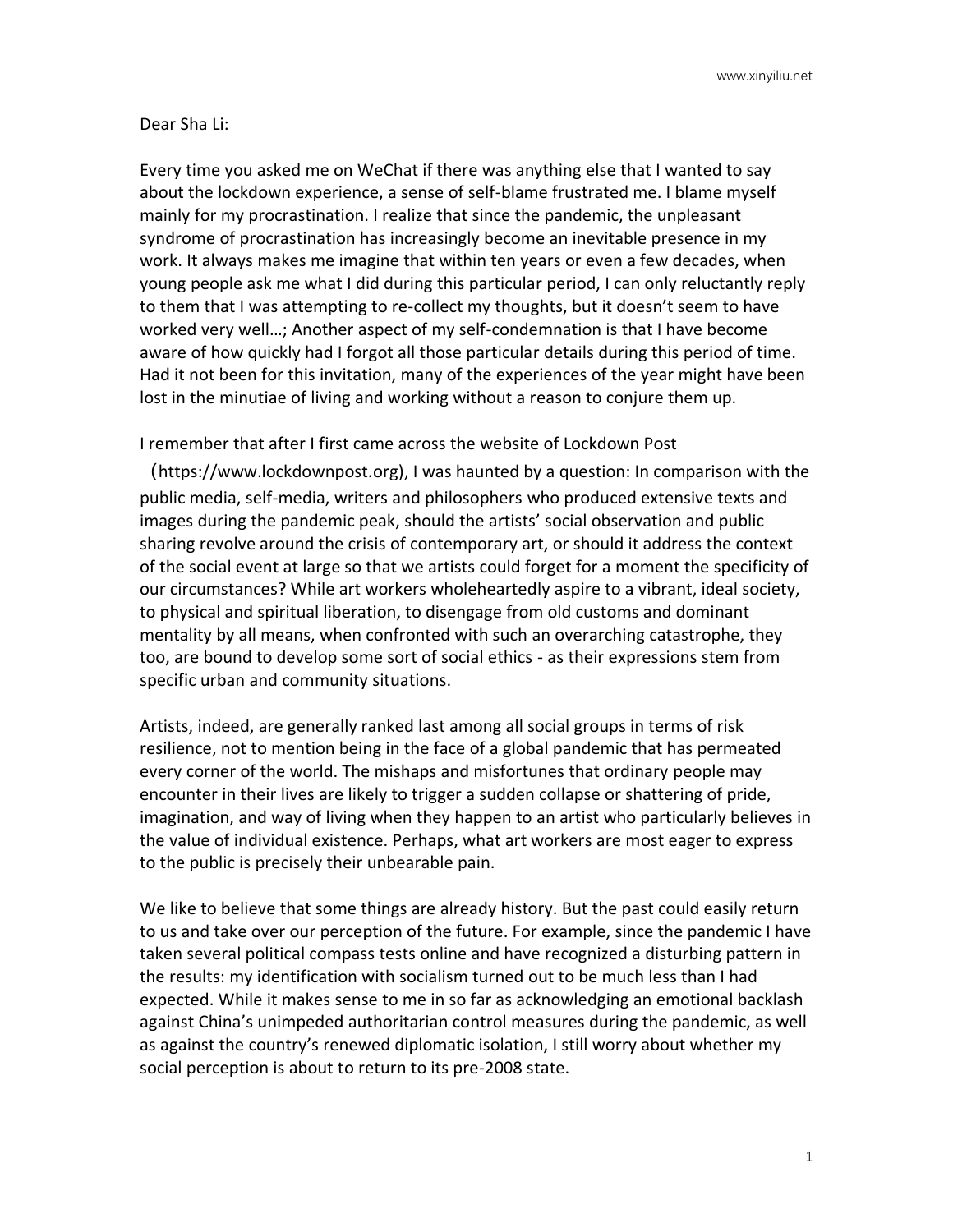Perhaps because of this troubling feeling of chaos at the height of the pandemic, I have started to categorize all the reading materials I have at hand in a way that I have never done before - properly, according to subject classification. I intend to sort out the sources of knowledge and ideas, beyond the field of contemporary art, to which I have been partial. I also wonder which of the things that plague our perception of life have already been explained thoroughly by different subjects of social sciences - for example, humanist sociology, cultural psychology, and media communication - and which ones have not? Perhaps, I have to first confront my own ignorance to comprehend the following questions: Do the counter-globalization movement and the prevalent discourse of the far-right in China share, to a certain extent, a social reality? Could the intensified confrontation and conflict over people's social and political visions today still be mitigated by measures of economic distribution? And finally, do the companies involved in developing China's network infrastructure, beyond concerting with geopolitics and tapping into the consumption potential of citizens, still, possess some kind of technological ideal towards the improvement of families and urban lives?

In terms of myself, over the past year or so, I have been spending considerably more time with my family. But I can't really tell whether I've been going out less because of my new job at a university and my father's illness, or whether the multiple waves of the pandemic have made me subconsciously risk-averse about traveling. Working from home has revealed to me a number of emerging daily routines that are worth scrutinizing. For instance, the popularity of hardware products in tandem with the marketing of the concept "home-office"; how online grocery shopping has made people used to misperceiving scale and weight units; realizing it is always harder to take in knowledge firmly when attending online lectures; the fact that instead of experiencing massive disruptions as expected, the VPNs have become more stable and efficient; the generally vague and chaotic ideological character of our society is perhaps isomorphic to the increasing clarity of personal data; COVID-19 has exposed too early to the public the ongoing deployment of social regulatory measures through big data, while, on the other side of the story, blockchain and cryptocurrencies have made digital art creation a financial means for practicing de-regulation (I imagine that owning digital works created by digital media artists might be a realistic impetus for some to achieve physical freedom); and it seems that the young Chinese who have had to get used to selfpreservation are set to become more identified with fatalism in the 21st century.

Despite the distressing situations, I hope to anticipate that a singular world would become more widely acknowledged. This past year that witnessed the race of antiepidemic achievement and vaccination progress among all nations, the common experience of isolation and post-traumatic stress disorder, as well as the attempts at digital survival and the humanist concerns that it has generated, has for the first time provided members of societies around the world with a physical, historical experience of a "a common world". Hopefully, in the future, humans could put aside their suspicions and paranoia so that they could relate to the hidden sufferings of each other. The unbearable times of the present, in this sense, might become the anchor point for